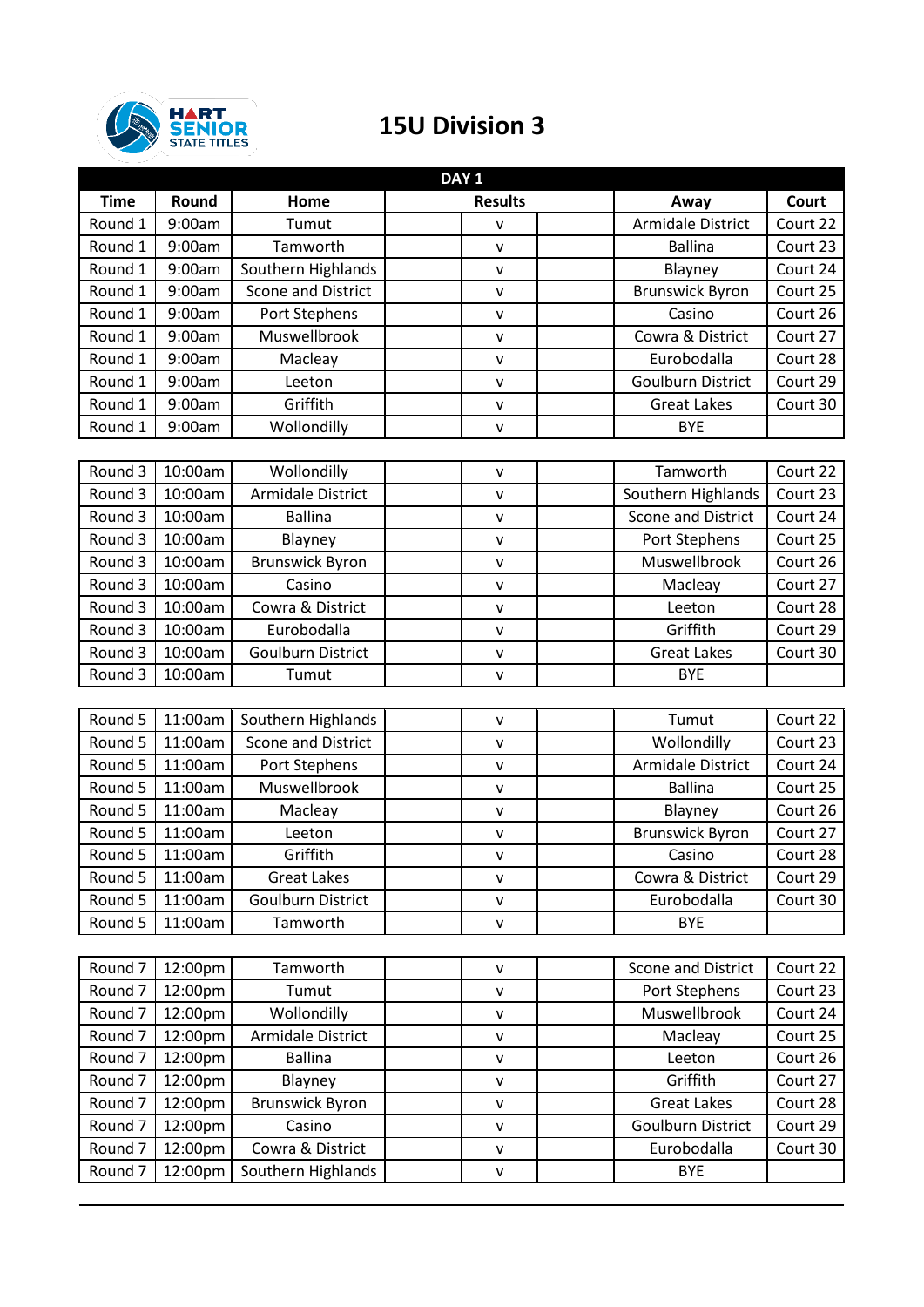| Round 9  | 1:00 <sub>pm</sub> | Port Stephens            | V            | Southern Highlands        | Court 22 |
|----------|--------------------|--------------------------|--------------|---------------------------|----------|
| Round 9  | 1:00pm             | Muswellbrook             | v            | Tamworth                  | Court 23 |
| Round 9  | 1:00 <sub>pm</sub> | Macleay                  | $\mathsf{v}$ | Tumut                     | Court 24 |
| Round 9  | 1:00 <sub>pm</sub> | Leeton                   | $\mathsf{V}$ | Wollondilly               | Court 25 |
| Round 9  | 1:00 <sub>pm</sub> | Griffith                 | $\mathsf{v}$ | Armidale District         | Court 26 |
| Round 9  | 1:00 <sub>pm</sub> | <b>Great Lakes</b>       | $\mathsf{v}$ | <b>Ballina</b>            | Court 27 |
| Round 9  | 1:00 <sub>pm</sub> | <b>Goulburn District</b> | $\mathsf{V}$ | Blayney                   | Court 28 |
| Round 9  | 1:00 <sub>pm</sub> | Eurobodalla              | $\mathsf{v}$ | <b>Brunswick Byron</b>    | Court 29 |
| Round 9  | 1:00 <sub>pm</sub> | Cowra & District         | $\mathsf{V}$ | Casino                    | Court 30 |
| Round 9  | 1:00 <sub>pm</sub> | Scone and District       | $\mathsf{v}$ | <b>BYE</b>                |          |
|          |                    |                          |              |                           |          |
| Round 11 | 2:00 <sub>pm</sub> | Scone and District       | $\mathsf{v}$ | Muswellbrook              | Court 22 |
| Round 11 | 2:00 <sub>pm</sub> | Southern Highlands       | $\mathsf{v}$ | Macleay                   | Court 23 |
| Round 11 | 2:00pm             | Tamworth                 | V            | Leeton                    | Court 24 |
| Round 11 | 2:00 <sub>pm</sub> | Tumut                    | $\mathsf{V}$ | Griffith                  | Court 25 |
| Round 11 | 2:00pm             | Wollondilly              | $\mathsf{V}$ | <b>Great Lakes</b>        | Court 26 |
| Round 11 | 2:00 <sub>pm</sub> | <b>Armidale District</b> | V            | <b>Goulburn District</b>  | Court 27 |
| Round 11 | 2:00 <sub>pm</sub> | <b>Ballina</b>           | $\mathsf{V}$ | Eurobodalla               | Court 28 |
| Round 11 | 2:00 <sub>pm</sub> | Blayney                  | $\mathsf{V}$ | Cowra & District          | Court 29 |
| Round 11 | 2:00 <sub>pm</sub> | <b>Brunswick Byron</b>   | V            | Casino                    | Court 30 |
| Round 11 | 2:00 <sub>pm</sub> | Port Stephens            | $\mathsf{v}$ | <b>BYE</b>                |          |
|          |                    |                          |              |                           |          |
| Round 13 | 3:00 <sub>pm</sub> | Macleay                  | $\mathsf{v}$ | Port Stephens             | Court 22 |
| Round 13 | 3:00 <sub>pm</sub> | Leeton                   | $\sf V$      | <b>Scone and District</b> | Court 23 |
| Round 13 | 3:00pm             | Griffith                 | $\mathsf{V}$ | Southern Highlands        | Court 24 |
| Round 13 | 3:00 <sub>pm</sub> | <b>Great Lakes</b>       | $\mathsf{v}$ | Tamworth                  | Court 25 |
| Round 13 | 3:00pm             | <b>Goulburn District</b> | $\mathsf{V}$ | Tumut                     | Court 26 |
| Round 13 | 3:00pm             | Eurobodalla              | $\mathsf{V}$ | Wollondilly               | Court 27 |
| Round 13 | 3:00 <sub>pm</sub> | Cowra & District         | v            | <b>Armidale District</b>  | Court 28 |
| Round 13 | 3:00pm             | Casino                   | $\sf V$      | <b>Ballina</b>            | Court 29 |
| Round 13 | 3:00pm             | <b>Brunswick Byron</b>   | $\mathsf{V}$ | Blayney                   | Court 30 |
| Round 13 | 3:00 <sub>pm</sub> | Muswellbrook             | $\mathsf{V}$ | <b>BYE</b>                |          |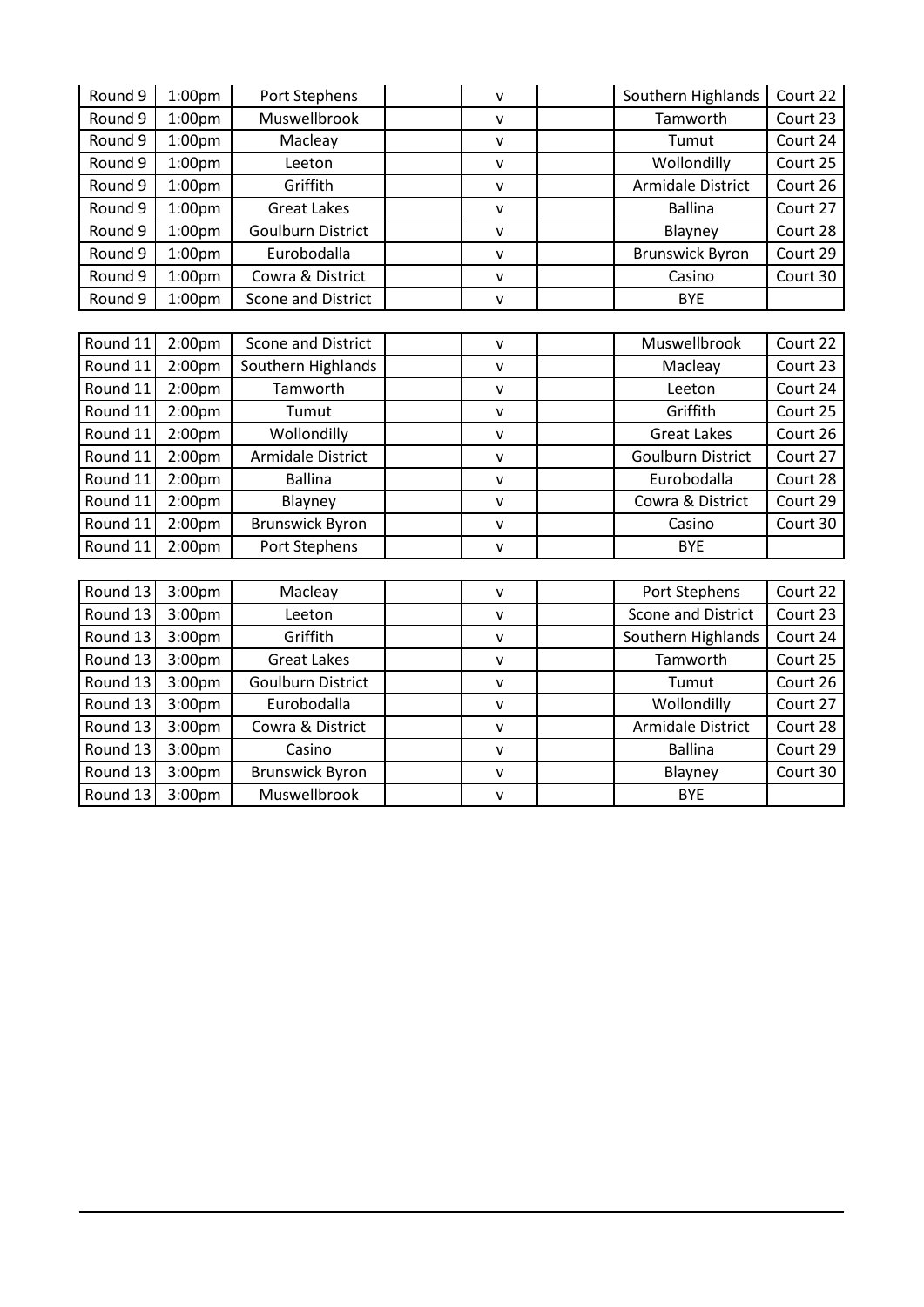| DAY <sub>2</sub> |         |                          |              |                                       |  |  |  |  |
|------------------|---------|--------------------------|--------------|---------------------------------------|--|--|--|--|
| Round 15         | 8:30am  | Muswellbrook             | V            | Court 22<br>Leeton                    |  |  |  |  |
| Round 15         | 8:30am  | Port Stephens            | $\mathsf{v}$ | Griffith<br>Court 23                  |  |  |  |  |
| Round 15         | 8:30am  | Scone and District       | $\mathsf{V}$ | <b>Great Lakes</b><br>Court 24        |  |  |  |  |
| Round 15         | 8:30am  | Southern Highlands       | $\mathsf{v}$ | Court 25<br><b>Goulburn District</b>  |  |  |  |  |
| Round 15         | 8:30am  | Tamworth                 | $\mathsf{v}$ | Eurobodalla<br>Court 26               |  |  |  |  |
| Round 15         | 8:30am  | Tumut                    | $\sf V$      | Court 27<br>Cowra & District          |  |  |  |  |
| Round 15         | 8:30am  | Wollondilly              | $\mathsf{V}$ | Court 28<br>Casino                    |  |  |  |  |
| Round 15         | 8:30am  | Armidale District        | $\sf V$      | Court 29<br><b>Brunswick Byron</b>    |  |  |  |  |
| Round 15         | 8:30am  | <b>Ballina</b>           | $\sf V$      | Court 30<br>Blayney                   |  |  |  |  |
| Round 15         | 8:30am  | Macleay                  | $\mathsf{V}$ | <b>BYE</b>                            |  |  |  |  |
|                  |         |                          |              |                                       |  |  |  |  |
| Round 17         | 9:30am  | Griffith                 | $\sf V$      | Court 22<br>Macleay                   |  |  |  |  |
| Round 17         | 9:30am  | <b>Great Lakes</b>       | $\mathsf{V}$ | Muswellbrook<br>Court 23              |  |  |  |  |
| Round 17         | 9:30am  | <b>Goulburn District</b> | v            | Court 24<br>Port Stephens             |  |  |  |  |
| Round 17         | 9:30am  | Eurobodalla              | $\mathsf{v}$ | <b>Scone and District</b><br>Court 25 |  |  |  |  |
| Round 17         | 9:30am  | Cowra & District         | $\mathsf{V}$ | Southern Highlands<br>Court 26        |  |  |  |  |
| Round 17         | 9:30am  | Casino                   | $\mathsf{V}$ | Tamworth<br>Court 27                  |  |  |  |  |
| Round 17         | 9:30am  | <b>Brunswick Byron</b>   | $\mathsf{v}$ | Court 28<br>Tumut                     |  |  |  |  |
| Round 17         | 9:30am  | Blayney                  | $\mathsf{v}$ | Wollondilly<br>Court 29               |  |  |  |  |
| Round 17         | 9:30am  | <b>Ballina</b>           | $\mathsf{V}$ | Armidale District<br>Court 30         |  |  |  |  |
| Round 17         | 9:30am  | Leeton                   | $\mathsf{v}$ | <b>BYE</b>                            |  |  |  |  |
|                  |         |                          |              |                                       |  |  |  |  |
| Round 19         | 10:30am | Leeton                   | $\mathsf{V}$ | Court 22<br><b>Great Lakes</b>        |  |  |  |  |
| Round 19         | 10:30am | Macleay                  | $\mathsf{v}$ | <b>Goulburn District</b><br>Court 23  |  |  |  |  |
| Round 19         | 10:30am | Muswellbrook             | $\mathsf{v}$ | Eurobodalla<br>Court 24               |  |  |  |  |
| Round 19         | 10:30am | Port Stephens            | $\mathsf{V}$ | Court 25<br>Cowra & District          |  |  |  |  |
| Round 19         | 10:30am | Scone and District       | $\sf V$      | Court 26<br>Casino                    |  |  |  |  |
| Round 19         | 10:30am | Southern Highlands       | $\mathsf{v}$ | Court 27<br><b>Brunswick Byron</b>    |  |  |  |  |
| Round 19         | 10:30am | Tamworth                 | $\mathsf{V}$ | Blayney<br>Court 28                   |  |  |  |  |
| Round 19         | 10:30am | Tumut                    | $\mathsf{V}$ | <b>Ballina</b><br>Court 29            |  |  |  |  |
| Round 19         | 10:30am | Wollondilly              | $\mathsf{V}$ | Armidale District<br>Court 30         |  |  |  |  |
| Round 19         | 10:30am | Griffith                 | $\mathsf{v}$ | <b>BYE</b>                            |  |  |  |  |
|                  |         |                          |              |                                       |  |  |  |  |
| Round 21         | 11:30am | <b>Goulburn District</b> | $\mathsf{V}$ | Griffith<br>Court 22                  |  |  |  |  |
| Round 21         | 11:30am | Eurobodalla              | $\mathsf{V}$ | Court 23<br>Leeton                    |  |  |  |  |
| Round 21         | 11:30am | Cowra & District         | $\mathsf{V}$ | Court 24<br>Macleay                   |  |  |  |  |
| Round 21         | 11:30am | Casino                   | $\mathsf{V}$ | Muswellbrook<br>Court 25              |  |  |  |  |
| Round 21         | 11:30am | <b>Brunswick Byron</b>   | $\mathsf{V}$ | <b>Port Stephens</b><br>Court 26      |  |  |  |  |
| Round 21         | 11:30am | Blayney                  | $\mathsf{V}$ | Scone and District<br>Court 27        |  |  |  |  |
| Round 21         | 11:30am | <b>Ballina</b>           | $\mathsf{V}$ | Southern Highlands<br>Court 28        |  |  |  |  |
| Round 21         | 11:30am | Armidale District        | $\mathsf{V}$ | Tamworth<br>Court 29                  |  |  |  |  |
| Round 21         | 11:30am | Wollondilly              | $\mathsf{V}$ | Court 30<br>Tumut                     |  |  |  |  |
| Round 21         | 11:30am | <b>Great Lakes</b>       | v            | BYE                                   |  |  |  |  |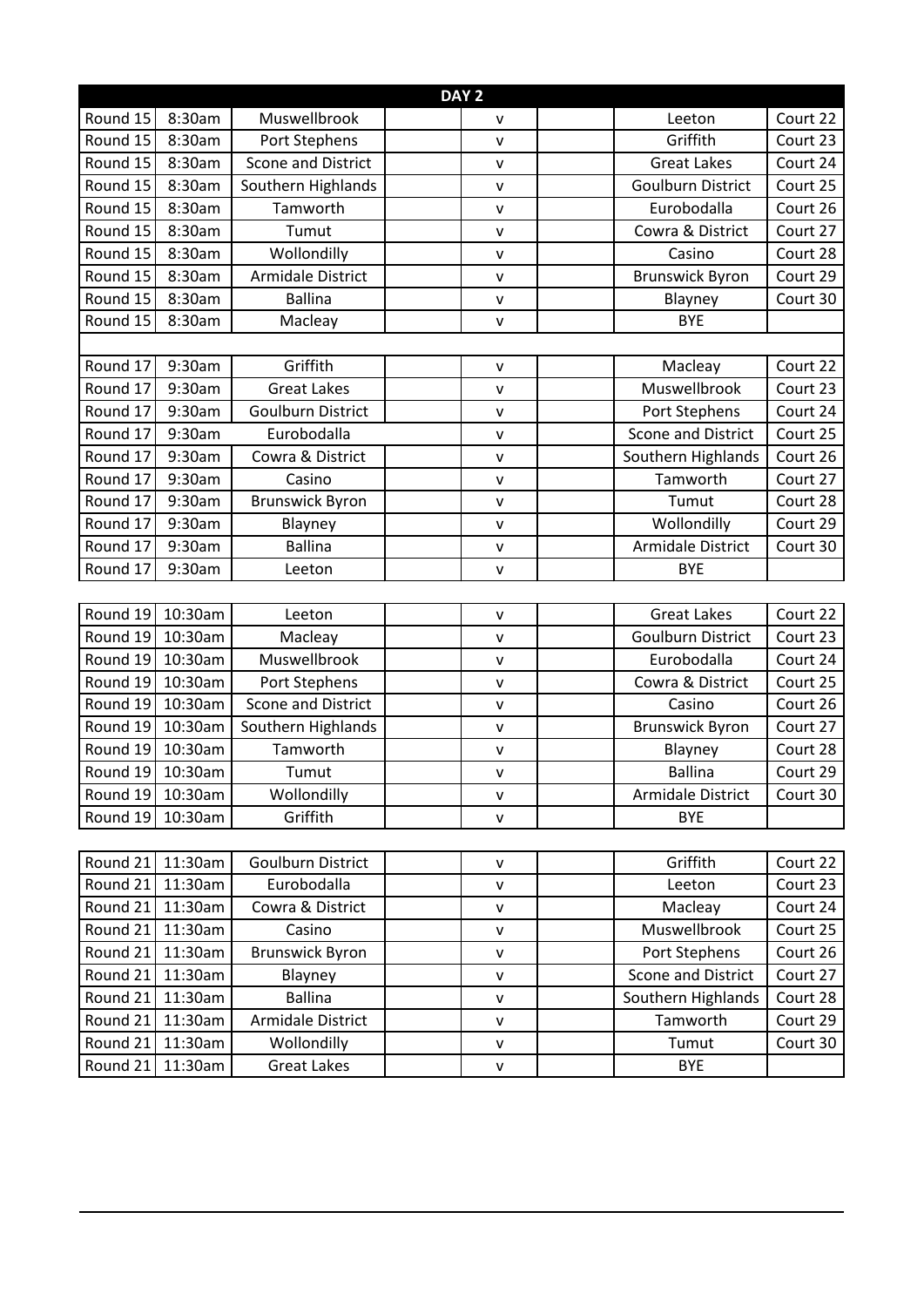| Round 23 | 12:30pm            | <b>Great Lakes</b>       | v            | Eurobodalla              | Court 22 |
|----------|--------------------|--------------------------|--------------|--------------------------|----------|
| Round 23 | 12:30pm            | Griffith                 | v            | Cowra & District         | Court 23 |
| Round 23 | 12:30pm            | Leeton                   | v            | Casino                   | Court 24 |
| Round 23 | 12:30pm            | Macleay                  | $\mathsf{V}$ | <b>Brunswick Byron</b>   | Court 25 |
| Round 23 | 12:30pm            | Muswellbrook             | $\mathsf{v}$ | Blayney                  | Court 26 |
| Round 23 | 12:30pm            | Port Stephens            | $\mathsf{v}$ | <b>Ballina</b>           | Court 27 |
| Round 23 | 12:30pm            | Scone and District       | $\mathsf{V}$ | Armidale District        | Court 28 |
| Round 23 | 12:30pm            | Southern Highlands       | $\mathsf{v}$ | Wollondilly              | Court 29 |
| Round 23 | 12:30pm            | Tamworth                 | v            | Tumut                    | Court 30 |
| Round 23 | 12:30pm            | <b>Goulburn District</b> | $\mathsf{V}$ | <b>BYE</b>               |          |
|          |                    |                          |              |                          |          |
| Round 25 | 1:30 <sub>pm</sub> | Cowra & District         | $\mathsf{V}$ | <b>Goulburn District</b> | Court 22 |
| Round 25 | 1:30 <sub>pm</sub> | Casino                   | $\mathsf{v}$ | <b>Great Lakes</b>       | Court 23 |
| Round 25 | 1:30 <sub>pm</sub> | <b>Brunswick Byron</b>   | $\mathsf{V}$ | Griffith                 | Court 24 |
| Round 25 | 1:30 <sub>pm</sub> | Blayney                  | $\mathsf{v}$ | Leeton                   | Court 25 |
| Round 25 | 1:30 <sub>pm</sub> | <b>Ballina</b>           | $\mathsf{v}$ | Macleay                  | Court 26 |
| Round 25 | 1:30 <sub>pm</sub> | Armidale District        | v            | Muswellbrook             | Court 27 |
| Round 25 | 1:30 <sub>pm</sub> | Wollondilly              | v            | Port Stephens            | Court 28 |
| Round 25 | 1:30 <sub>pm</sub> | Tumut                    | $\mathsf{v}$ | Scone and District       | Court 29 |
| Round 25 | 1:30 <sub>pm</sub> | Tamworth                 | $\mathsf{V}$ | Southern Highlands       | Court 30 |
| Round 25 | 1:30 <sub>pm</sub> | Eurobodalla              | $\mathsf{v}$ | <b>BYE</b>               |          |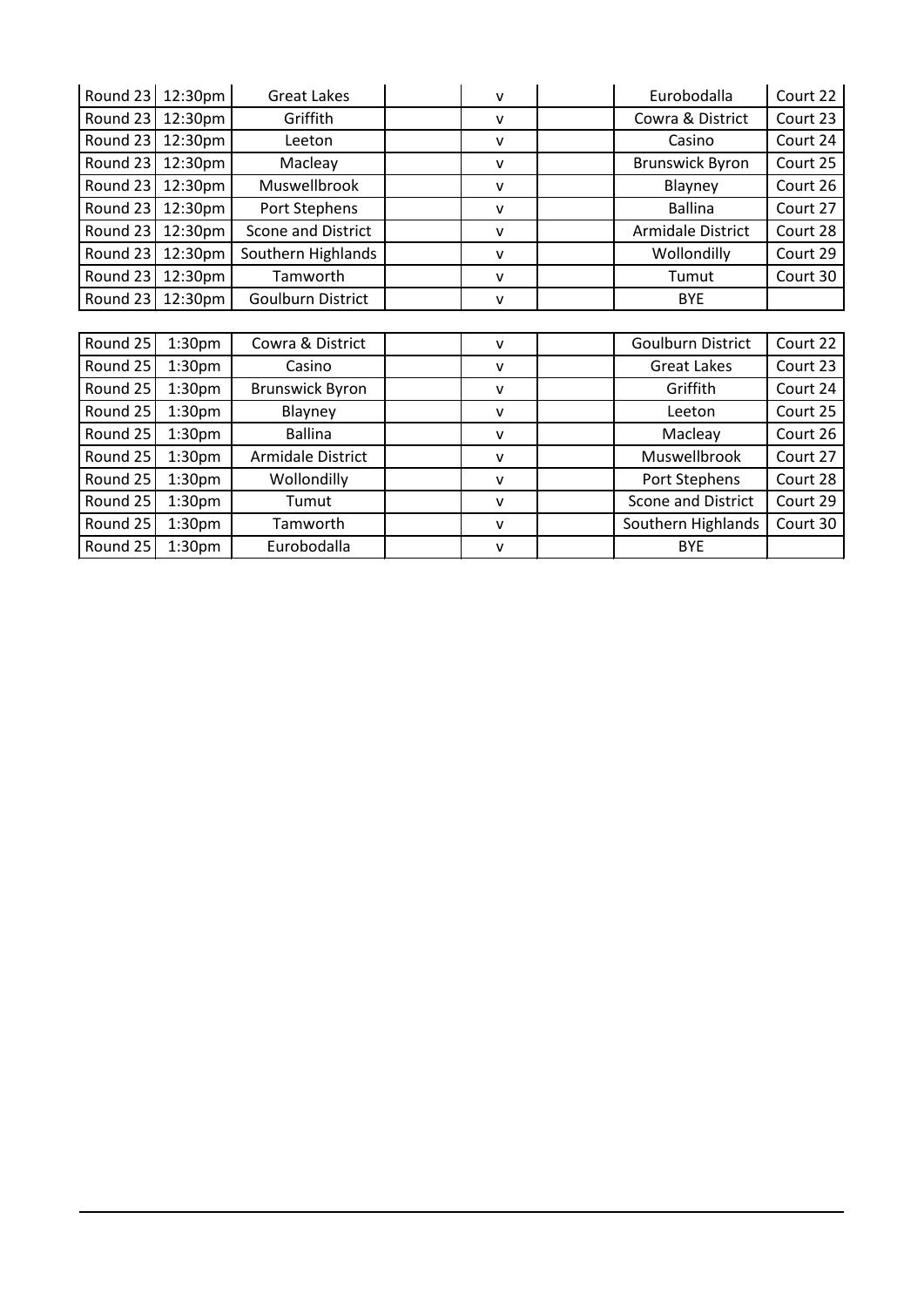| Round 28<br>Eurobodalla<br>9:00am<br>Casino<br>Court 11<br>$\mathsf{V}$<br>Court 12<br>Round 28<br>9:00am<br><b>Goulburn District</b><br><b>Brunswick Byron</b><br>$\mathsf{V}$<br>Round 28<br>9:00am<br><b>Great Lakes</b><br>Court 13<br>Blayney<br>$\mathsf{V}$<br><b>Ballina</b><br>Round 28<br>9:00am<br>Griffith<br>Court 14<br>V<br>Round 28<br><b>Armidale District</b><br>Court 15<br>9:00am<br>Leeton<br>$\mathsf{v}$<br>Round 28<br>Court 16<br>9:00am<br>Wollondilly<br>Macleay<br>$\mathsf{V}$<br>Muswellbrook<br>Court 17<br>Round 28<br>9:00am<br>Tumut<br>$\mathsf{V}$<br>Round 28<br>9:00am<br>Court 18<br>Port Stephens<br>Tamworth<br>$\mathsf{V}$<br>Round 28<br>Scone and District<br>Southern Highlands<br>Court 19<br>9:00am<br>$\mathsf{V}$<br>Round 28<br>9:00am<br>Cowra & District<br><b>BYE</b><br>$\mathsf{v}$<br>Round 30<br>10:00am<br>Cowra & District<br>Court 11<br><b>Brunswick Byron</b><br>$\mathsf{V}$<br>Round 30<br>10:00am<br>Eurobodalla<br>Court 12<br>Blayney<br>$\mathsf{v}$<br>Round 30<br><b>Ballina</b><br><b>Goulburn District</b><br>Court 13<br>10:00am<br>$\mathsf{V}$<br>Round 30<br>10:00am<br>Armidale District<br>Court 14<br><b>Great Lakes</b><br>$\mathsf{v}$<br>Round 30<br>Griffith<br>Court 15<br>10:00am<br>Wollondilly<br>V<br>Round 30<br>10:00am<br>Court 16<br>Tumut<br>Leeton<br>$\mathsf{v}$<br>Tamworth<br>Round 30<br>10:00am<br>Macleay<br>Court 17<br>$\mathsf{V}$<br>Muswellbrook<br>Round 30<br>10:00am<br>Southern Highlands<br>Court 18<br>$\mathsf{v}$<br>Round 30<br>10:00am<br><b>Scone and District</b><br>Port Stephens<br>Court 19<br>$\mathsf{V}$<br>Round 30<br><b>BYE</b><br>10:00am<br>Casino<br>v<br>Round 32<br>11:00am<br>Court 11<br>Casino<br>Blayney<br>V<br>Round 32<br><b>Ballina</b><br>Court 12<br>11:00am<br>Cowra & District<br>$\mathsf{V}$<br>Round 32<br>11:00am<br>Eurobodalla<br>Armidale District<br>Court 13<br>$\mathsf{V}$<br>Round 32<br><b>Goulburn District</b><br>Court 14<br>11:00am<br>Wollondilly<br>$\mathsf{V}$<br>Round 32<br>11:00am<br>Court 15<br><b>Great Lakes</b><br>Tumut<br>$\mathsf{V}$<br>Round 32<br>Griffith<br>11:00am<br>Tamworth<br>Court 16<br>$\mathsf{V}$<br>Round 32<br>11:00am<br>Southern Highlands<br>Court 17<br>Leeton<br>$\mathsf{V}$<br>Round 32<br>11:00am<br>Scone and District<br>Court 18<br>Macleay<br>$\mathsf{V}$<br>Round 32<br>11:00am<br>Muswellbrook<br>Port Stephens<br>Court 19<br>v<br>Round 32<br>11:00am<br><b>Brunswick Byron</b><br><b>BYE</b><br>$\mathsf{V}$<br>Round 34<br>Court 11<br><b>Ballina</b><br>12:00pm<br><b>Brunswick Byron</b><br>$\mathsf{V}$<br>Round 34<br>Armidale District<br>Court 12<br>12:00pm<br>Casino<br>$\mathsf{V}$<br>Round 34<br>12:00pm<br>Wollondilly<br>Cowra & District<br>Court 13<br>$\mathsf{V}$<br>Eurobodalla<br>Round 34<br>12:00pm<br>Tumut<br>Court 14<br>V<br>Round 34<br>Tamworth<br><b>Goulburn District</b><br>Court 15<br>12:00pm<br>v<br>Round 34<br>12:00pm<br>Southern Highlands<br><b>Great Lakes</b><br>Court 16<br>$\mathsf{V}$<br>Scone and District<br>Round 34<br>Griffith<br>Court 17<br>12:00pm<br>$\mathsf{V}$ | DAY <sub>3</sub> |  |  |  |  |  |  |  |
|---------------------------------------------------------------------------------------------------------------------------------------------------------------------------------------------------------------------------------------------------------------------------------------------------------------------------------------------------------------------------------------------------------------------------------------------------------------------------------------------------------------------------------------------------------------------------------------------------------------------------------------------------------------------------------------------------------------------------------------------------------------------------------------------------------------------------------------------------------------------------------------------------------------------------------------------------------------------------------------------------------------------------------------------------------------------------------------------------------------------------------------------------------------------------------------------------------------------------------------------------------------------------------------------------------------------------------------------------------------------------------------------------------------------------------------------------------------------------------------------------------------------------------------------------------------------------------------------------------------------------------------------------------------------------------------------------------------------------------------------------------------------------------------------------------------------------------------------------------------------------------------------------------------------------------------------------------------------------------------------------------------------------------------------------------------------------------------------------------------------------------------------------------------------------------------------------------------------------------------------------------------------------------------------------------------------------------------------------------------------------------------------------------------------------------------------------------------------------------------------------------------------------------------------------------------------------------------------------------------------------------------------------------------------------------------------------------------------------------------------------------------------------------------------------------------------------------------------------------------------------------------------------------------------------------------------------------------------------------------------------------------------------------------------------------------------------------------------------------------------------------------------|------------------|--|--|--|--|--|--|--|
|                                                                                                                                                                                                                                                                                                                                                                                                                                                                                                                                                                                                                                                                                                                                                                                                                                                                                                                                                                                                                                                                                                                                                                                                                                                                                                                                                                                                                                                                                                                                                                                                                                                                                                                                                                                                                                                                                                                                                                                                                                                                                                                                                                                                                                                                                                                                                                                                                                                                                                                                                                                                                                                                                                                                                                                                                                                                                                                                                                                                                                                                                                                                             |                  |  |  |  |  |  |  |  |
|                                                                                                                                                                                                                                                                                                                                                                                                                                                                                                                                                                                                                                                                                                                                                                                                                                                                                                                                                                                                                                                                                                                                                                                                                                                                                                                                                                                                                                                                                                                                                                                                                                                                                                                                                                                                                                                                                                                                                                                                                                                                                                                                                                                                                                                                                                                                                                                                                                                                                                                                                                                                                                                                                                                                                                                                                                                                                                                                                                                                                                                                                                                                             |                  |  |  |  |  |  |  |  |
|                                                                                                                                                                                                                                                                                                                                                                                                                                                                                                                                                                                                                                                                                                                                                                                                                                                                                                                                                                                                                                                                                                                                                                                                                                                                                                                                                                                                                                                                                                                                                                                                                                                                                                                                                                                                                                                                                                                                                                                                                                                                                                                                                                                                                                                                                                                                                                                                                                                                                                                                                                                                                                                                                                                                                                                                                                                                                                                                                                                                                                                                                                                                             |                  |  |  |  |  |  |  |  |
|                                                                                                                                                                                                                                                                                                                                                                                                                                                                                                                                                                                                                                                                                                                                                                                                                                                                                                                                                                                                                                                                                                                                                                                                                                                                                                                                                                                                                                                                                                                                                                                                                                                                                                                                                                                                                                                                                                                                                                                                                                                                                                                                                                                                                                                                                                                                                                                                                                                                                                                                                                                                                                                                                                                                                                                                                                                                                                                                                                                                                                                                                                                                             |                  |  |  |  |  |  |  |  |
|                                                                                                                                                                                                                                                                                                                                                                                                                                                                                                                                                                                                                                                                                                                                                                                                                                                                                                                                                                                                                                                                                                                                                                                                                                                                                                                                                                                                                                                                                                                                                                                                                                                                                                                                                                                                                                                                                                                                                                                                                                                                                                                                                                                                                                                                                                                                                                                                                                                                                                                                                                                                                                                                                                                                                                                                                                                                                                                                                                                                                                                                                                                                             |                  |  |  |  |  |  |  |  |
|                                                                                                                                                                                                                                                                                                                                                                                                                                                                                                                                                                                                                                                                                                                                                                                                                                                                                                                                                                                                                                                                                                                                                                                                                                                                                                                                                                                                                                                                                                                                                                                                                                                                                                                                                                                                                                                                                                                                                                                                                                                                                                                                                                                                                                                                                                                                                                                                                                                                                                                                                                                                                                                                                                                                                                                                                                                                                                                                                                                                                                                                                                                                             |                  |  |  |  |  |  |  |  |
|                                                                                                                                                                                                                                                                                                                                                                                                                                                                                                                                                                                                                                                                                                                                                                                                                                                                                                                                                                                                                                                                                                                                                                                                                                                                                                                                                                                                                                                                                                                                                                                                                                                                                                                                                                                                                                                                                                                                                                                                                                                                                                                                                                                                                                                                                                                                                                                                                                                                                                                                                                                                                                                                                                                                                                                                                                                                                                                                                                                                                                                                                                                                             |                  |  |  |  |  |  |  |  |
|                                                                                                                                                                                                                                                                                                                                                                                                                                                                                                                                                                                                                                                                                                                                                                                                                                                                                                                                                                                                                                                                                                                                                                                                                                                                                                                                                                                                                                                                                                                                                                                                                                                                                                                                                                                                                                                                                                                                                                                                                                                                                                                                                                                                                                                                                                                                                                                                                                                                                                                                                                                                                                                                                                                                                                                                                                                                                                                                                                                                                                                                                                                                             |                  |  |  |  |  |  |  |  |
|                                                                                                                                                                                                                                                                                                                                                                                                                                                                                                                                                                                                                                                                                                                                                                                                                                                                                                                                                                                                                                                                                                                                                                                                                                                                                                                                                                                                                                                                                                                                                                                                                                                                                                                                                                                                                                                                                                                                                                                                                                                                                                                                                                                                                                                                                                                                                                                                                                                                                                                                                                                                                                                                                                                                                                                                                                                                                                                                                                                                                                                                                                                                             |                  |  |  |  |  |  |  |  |
|                                                                                                                                                                                                                                                                                                                                                                                                                                                                                                                                                                                                                                                                                                                                                                                                                                                                                                                                                                                                                                                                                                                                                                                                                                                                                                                                                                                                                                                                                                                                                                                                                                                                                                                                                                                                                                                                                                                                                                                                                                                                                                                                                                                                                                                                                                                                                                                                                                                                                                                                                                                                                                                                                                                                                                                                                                                                                                                                                                                                                                                                                                                                             |                  |  |  |  |  |  |  |  |
|                                                                                                                                                                                                                                                                                                                                                                                                                                                                                                                                                                                                                                                                                                                                                                                                                                                                                                                                                                                                                                                                                                                                                                                                                                                                                                                                                                                                                                                                                                                                                                                                                                                                                                                                                                                                                                                                                                                                                                                                                                                                                                                                                                                                                                                                                                                                                                                                                                                                                                                                                                                                                                                                                                                                                                                                                                                                                                                                                                                                                                                                                                                                             |                  |  |  |  |  |  |  |  |
|                                                                                                                                                                                                                                                                                                                                                                                                                                                                                                                                                                                                                                                                                                                                                                                                                                                                                                                                                                                                                                                                                                                                                                                                                                                                                                                                                                                                                                                                                                                                                                                                                                                                                                                                                                                                                                                                                                                                                                                                                                                                                                                                                                                                                                                                                                                                                                                                                                                                                                                                                                                                                                                                                                                                                                                                                                                                                                                                                                                                                                                                                                                                             |                  |  |  |  |  |  |  |  |
|                                                                                                                                                                                                                                                                                                                                                                                                                                                                                                                                                                                                                                                                                                                                                                                                                                                                                                                                                                                                                                                                                                                                                                                                                                                                                                                                                                                                                                                                                                                                                                                                                                                                                                                                                                                                                                                                                                                                                                                                                                                                                                                                                                                                                                                                                                                                                                                                                                                                                                                                                                                                                                                                                                                                                                                                                                                                                                                                                                                                                                                                                                                                             |                  |  |  |  |  |  |  |  |
|                                                                                                                                                                                                                                                                                                                                                                                                                                                                                                                                                                                                                                                                                                                                                                                                                                                                                                                                                                                                                                                                                                                                                                                                                                                                                                                                                                                                                                                                                                                                                                                                                                                                                                                                                                                                                                                                                                                                                                                                                                                                                                                                                                                                                                                                                                                                                                                                                                                                                                                                                                                                                                                                                                                                                                                                                                                                                                                                                                                                                                                                                                                                             |                  |  |  |  |  |  |  |  |
|                                                                                                                                                                                                                                                                                                                                                                                                                                                                                                                                                                                                                                                                                                                                                                                                                                                                                                                                                                                                                                                                                                                                                                                                                                                                                                                                                                                                                                                                                                                                                                                                                                                                                                                                                                                                                                                                                                                                                                                                                                                                                                                                                                                                                                                                                                                                                                                                                                                                                                                                                                                                                                                                                                                                                                                                                                                                                                                                                                                                                                                                                                                                             |                  |  |  |  |  |  |  |  |
|                                                                                                                                                                                                                                                                                                                                                                                                                                                                                                                                                                                                                                                                                                                                                                                                                                                                                                                                                                                                                                                                                                                                                                                                                                                                                                                                                                                                                                                                                                                                                                                                                                                                                                                                                                                                                                                                                                                                                                                                                                                                                                                                                                                                                                                                                                                                                                                                                                                                                                                                                                                                                                                                                                                                                                                                                                                                                                                                                                                                                                                                                                                                             |                  |  |  |  |  |  |  |  |
|                                                                                                                                                                                                                                                                                                                                                                                                                                                                                                                                                                                                                                                                                                                                                                                                                                                                                                                                                                                                                                                                                                                                                                                                                                                                                                                                                                                                                                                                                                                                                                                                                                                                                                                                                                                                                                                                                                                                                                                                                                                                                                                                                                                                                                                                                                                                                                                                                                                                                                                                                                                                                                                                                                                                                                                                                                                                                                                                                                                                                                                                                                                                             |                  |  |  |  |  |  |  |  |
|                                                                                                                                                                                                                                                                                                                                                                                                                                                                                                                                                                                                                                                                                                                                                                                                                                                                                                                                                                                                                                                                                                                                                                                                                                                                                                                                                                                                                                                                                                                                                                                                                                                                                                                                                                                                                                                                                                                                                                                                                                                                                                                                                                                                                                                                                                                                                                                                                                                                                                                                                                                                                                                                                                                                                                                                                                                                                                                                                                                                                                                                                                                                             |                  |  |  |  |  |  |  |  |
|                                                                                                                                                                                                                                                                                                                                                                                                                                                                                                                                                                                                                                                                                                                                                                                                                                                                                                                                                                                                                                                                                                                                                                                                                                                                                                                                                                                                                                                                                                                                                                                                                                                                                                                                                                                                                                                                                                                                                                                                                                                                                                                                                                                                                                                                                                                                                                                                                                                                                                                                                                                                                                                                                                                                                                                                                                                                                                                                                                                                                                                                                                                                             |                  |  |  |  |  |  |  |  |
|                                                                                                                                                                                                                                                                                                                                                                                                                                                                                                                                                                                                                                                                                                                                                                                                                                                                                                                                                                                                                                                                                                                                                                                                                                                                                                                                                                                                                                                                                                                                                                                                                                                                                                                                                                                                                                                                                                                                                                                                                                                                                                                                                                                                                                                                                                                                                                                                                                                                                                                                                                                                                                                                                                                                                                                                                                                                                                                                                                                                                                                                                                                                             |                  |  |  |  |  |  |  |  |
|                                                                                                                                                                                                                                                                                                                                                                                                                                                                                                                                                                                                                                                                                                                                                                                                                                                                                                                                                                                                                                                                                                                                                                                                                                                                                                                                                                                                                                                                                                                                                                                                                                                                                                                                                                                                                                                                                                                                                                                                                                                                                                                                                                                                                                                                                                                                                                                                                                                                                                                                                                                                                                                                                                                                                                                                                                                                                                                                                                                                                                                                                                                                             |                  |  |  |  |  |  |  |  |
|                                                                                                                                                                                                                                                                                                                                                                                                                                                                                                                                                                                                                                                                                                                                                                                                                                                                                                                                                                                                                                                                                                                                                                                                                                                                                                                                                                                                                                                                                                                                                                                                                                                                                                                                                                                                                                                                                                                                                                                                                                                                                                                                                                                                                                                                                                                                                                                                                                                                                                                                                                                                                                                                                                                                                                                                                                                                                                                                                                                                                                                                                                                                             |                  |  |  |  |  |  |  |  |
|                                                                                                                                                                                                                                                                                                                                                                                                                                                                                                                                                                                                                                                                                                                                                                                                                                                                                                                                                                                                                                                                                                                                                                                                                                                                                                                                                                                                                                                                                                                                                                                                                                                                                                                                                                                                                                                                                                                                                                                                                                                                                                                                                                                                                                                                                                                                                                                                                                                                                                                                                                                                                                                                                                                                                                                                                                                                                                                                                                                                                                                                                                                                             |                  |  |  |  |  |  |  |  |
|                                                                                                                                                                                                                                                                                                                                                                                                                                                                                                                                                                                                                                                                                                                                                                                                                                                                                                                                                                                                                                                                                                                                                                                                                                                                                                                                                                                                                                                                                                                                                                                                                                                                                                                                                                                                                                                                                                                                                                                                                                                                                                                                                                                                                                                                                                                                                                                                                                                                                                                                                                                                                                                                                                                                                                                                                                                                                                                                                                                                                                                                                                                                             |                  |  |  |  |  |  |  |  |
|                                                                                                                                                                                                                                                                                                                                                                                                                                                                                                                                                                                                                                                                                                                                                                                                                                                                                                                                                                                                                                                                                                                                                                                                                                                                                                                                                                                                                                                                                                                                                                                                                                                                                                                                                                                                                                                                                                                                                                                                                                                                                                                                                                                                                                                                                                                                                                                                                                                                                                                                                                                                                                                                                                                                                                                                                                                                                                                                                                                                                                                                                                                                             |                  |  |  |  |  |  |  |  |
|                                                                                                                                                                                                                                                                                                                                                                                                                                                                                                                                                                                                                                                                                                                                                                                                                                                                                                                                                                                                                                                                                                                                                                                                                                                                                                                                                                                                                                                                                                                                                                                                                                                                                                                                                                                                                                                                                                                                                                                                                                                                                                                                                                                                                                                                                                                                                                                                                                                                                                                                                                                                                                                                                                                                                                                                                                                                                                                                                                                                                                                                                                                                             |                  |  |  |  |  |  |  |  |
|                                                                                                                                                                                                                                                                                                                                                                                                                                                                                                                                                                                                                                                                                                                                                                                                                                                                                                                                                                                                                                                                                                                                                                                                                                                                                                                                                                                                                                                                                                                                                                                                                                                                                                                                                                                                                                                                                                                                                                                                                                                                                                                                                                                                                                                                                                                                                                                                                                                                                                                                                                                                                                                                                                                                                                                                                                                                                                                                                                                                                                                                                                                                             |                  |  |  |  |  |  |  |  |
|                                                                                                                                                                                                                                                                                                                                                                                                                                                                                                                                                                                                                                                                                                                                                                                                                                                                                                                                                                                                                                                                                                                                                                                                                                                                                                                                                                                                                                                                                                                                                                                                                                                                                                                                                                                                                                                                                                                                                                                                                                                                                                                                                                                                                                                                                                                                                                                                                                                                                                                                                                                                                                                                                                                                                                                                                                                                                                                                                                                                                                                                                                                                             |                  |  |  |  |  |  |  |  |
|                                                                                                                                                                                                                                                                                                                                                                                                                                                                                                                                                                                                                                                                                                                                                                                                                                                                                                                                                                                                                                                                                                                                                                                                                                                                                                                                                                                                                                                                                                                                                                                                                                                                                                                                                                                                                                                                                                                                                                                                                                                                                                                                                                                                                                                                                                                                                                                                                                                                                                                                                                                                                                                                                                                                                                                                                                                                                                                                                                                                                                                                                                                                             |                  |  |  |  |  |  |  |  |
|                                                                                                                                                                                                                                                                                                                                                                                                                                                                                                                                                                                                                                                                                                                                                                                                                                                                                                                                                                                                                                                                                                                                                                                                                                                                                                                                                                                                                                                                                                                                                                                                                                                                                                                                                                                                                                                                                                                                                                                                                                                                                                                                                                                                                                                                                                                                                                                                                                                                                                                                                                                                                                                                                                                                                                                                                                                                                                                                                                                                                                                                                                                                             |                  |  |  |  |  |  |  |  |
|                                                                                                                                                                                                                                                                                                                                                                                                                                                                                                                                                                                                                                                                                                                                                                                                                                                                                                                                                                                                                                                                                                                                                                                                                                                                                                                                                                                                                                                                                                                                                                                                                                                                                                                                                                                                                                                                                                                                                                                                                                                                                                                                                                                                                                                                                                                                                                                                                                                                                                                                                                                                                                                                                                                                                                                                                                                                                                                                                                                                                                                                                                                                             |                  |  |  |  |  |  |  |  |
|                                                                                                                                                                                                                                                                                                                                                                                                                                                                                                                                                                                                                                                                                                                                                                                                                                                                                                                                                                                                                                                                                                                                                                                                                                                                                                                                                                                                                                                                                                                                                                                                                                                                                                                                                                                                                                                                                                                                                                                                                                                                                                                                                                                                                                                                                                                                                                                                                                                                                                                                                                                                                                                                                                                                                                                                                                                                                                                                                                                                                                                                                                                                             |                  |  |  |  |  |  |  |  |
|                                                                                                                                                                                                                                                                                                                                                                                                                                                                                                                                                                                                                                                                                                                                                                                                                                                                                                                                                                                                                                                                                                                                                                                                                                                                                                                                                                                                                                                                                                                                                                                                                                                                                                                                                                                                                                                                                                                                                                                                                                                                                                                                                                                                                                                                                                                                                                                                                                                                                                                                                                                                                                                                                                                                                                                                                                                                                                                                                                                                                                                                                                                                             |                  |  |  |  |  |  |  |  |
|                                                                                                                                                                                                                                                                                                                                                                                                                                                                                                                                                                                                                                                                                                                                                                                                                                                                                                                                                                                                                                                                                                                                                                                                                                                                                                                                                                                                                                                                                                                                                                                                                                                                                                                                                                                                                                                                                                                                                                                                                                                                                                                                                                                                                                                                                                                                                                                                                                                                                                                                                                                                                                                                                                                                                                                                                                                                                                                                                                                                                                                                                                                                             |                  |  |  |  |  |  |  |  |
|                                                                                                                                                                                                                                                                                                                                                                                                                                                                                                                                                                                                                                                                                                                                                                                                                                                                                                                                                                                                                                                                                                                                                                                                                                                                                                                                                                                                                                                                                                                                                                                                                                                                                                                                                                                                                                                                                                                                                                                                                                                                                                                                                                                                                                                                                                                                                                                                                                                                                                                                                                                                                                                                                                                                                                                                                                                                                                                                                                                                                                                                                                                                             |                  |  |  |  |  |  |  |  |
|                                                                                                                                                                                                                                                                                                                                                                                                                                                                                                                                                                                                                                                                                                                                                                                                                                                                                                                                                                                                                                                                                                                                                                                                                                                                                                                                                                                                                                                                                                                                                                                                                                                                                                                                                                                                                                                                                                                                                                                                                                                                                                                                                                                                                                                                                                                                                                                                                                                                                                                                                                                                                                                                                                                                                                                                                                                                                                                                                                                                                                                                                                                                             |                  |  |  |  |  |  |  |  |
|                                                                                                                                                                                                                                                                                                                                                                                                                                                                                                                                                                                                                                                                                                                                                                                                                                                                                                                                                                                                                                                                                                                                                                                                                                                                                                                                                                                                                                                                                                                                                                                                                                                                                                                                                                                                                                                                                                                                                                                                                                                                                                                                                                                                                                                                                                                                                                                                                                                                                                                                                                                                                                                                                                                                                                                                                                                                                                                                                                                                                                                                                                                                             |                  |  |  |  |  |  |  |  |
|                                                                                                                                                                                                                                                                                                                                                                                                                                                                                                                                                                                                                                                                                                                                                                                                                                                                                                                                                                                                                                                                                                                                                                                                                                                                                                                                                                                                                                                                                                                                                                                                                                                                                                                                                                                                                                                                                                                                                                                                                                                                                                                                                                                                                                                                                                                                                                                                                                                                                                                                                                                                                                                                                                                                                                                                                                                                                                                                                                                                                                                                                                                                             |                  |  |  |  |  |  |  |  |
|                                                                                                                                                                                                                                                                                                                                                                                                                                                                                                                                                                                                                                                                                                                                                                                                                                                                                                                                                                                                                                                                                                                                                                                                                                                                                                                                                                                                                                                                                                                                                                                                                                                                                                                                                                                                                                                                                                                                                                                                                                                                                                                                                                                                                                                                                                                                                                                                                                                                                                                                                                                                                                                                                                                                                                                                                                                                                                                                                                                                                                                                                                                                             |                  |  |  |  |  |  |  |  |
|                                                                                                                                                                                                                                                                                                                                                                                                                                                                                                                                                                                                                                                                                                                                                                                                                                                                                                                                                                                                                                                                                                                                                                                                                                                                                                                                                                                                                                                                                                                                                                                                                                                                                                                                                                                                                                                                                                                                                                                                                                                                                                                                                                                                                                                                                                                                                                                                                                                                                                                                                                                                                                                                                                                                                                                                                                                                                                                                                                                                                                                                                                                                             |                  |  |  |  |  |  |  |  |
| Round 34<br>12:00pm<br>Port Stephens<br>Court 18<br>Leeton<br>$\mathsf{V}$                                                                                                                                                                                                                                                                                                                                                                                                                                                                                                                                                                                                                                                                                                                                                                                                                                                                                                                                                                                                                                                                                                                                                                                                                                                                                                                                                                                                                                                                                                                                                                                                                                                                                                                                                                                                                                                                                                                                                                                                                                                                                                                                                                                                                                                                                                                                                                                                                                                                                                                                                                                                                                                                                                                                                                                                                                                                                                                                                                                                                                                                  |                  |  |  |  |  |  |  |  |
| Muswellbrook<br>Round 34<br>12:00pm<br>Court 19<br>Macleay<br>V                                                                                                                                                                                                                                                                                                                                                                                                                                                                                                                                                                                                                                                                                                                                                                                                                                                                                                                                                                                                                                                                                                                                                                                                                                                                                                                                                                                                                                                                                                                                                                                                                                                                                                                                                                                                                                                                                                                                                                                                                                                                                                                                                                                                                                                                                                                                                                                                                                                                                                                                                                                                                                                                                                                                                                                                                                                                                                                                                                                                                                                                             |                  |  |  |  |  |  |  |  |
| Round 34<br>12:00pm<br><b>BYE</b><br>Blayney<br>$\mathsf{V}$                                                                                                                                                                                                                                                                                                                                                                                                                                                                                                                                                                                                                                                                                                                                                                                                                                                                                                                                                                                                                                                                                                                                                                                                                                                                                                                                                                                                                                                                                                                                                                                                                                                                                                                                                                                                                                                                                                                                                                                                                                                                                                                                                                                                                                                                                                                                                                                                                                                                                                                                                                                                                                                                                                                                                                                                                                                                                                                                                                                                                                                                                |                  |  |  |  |  |  |  |  |